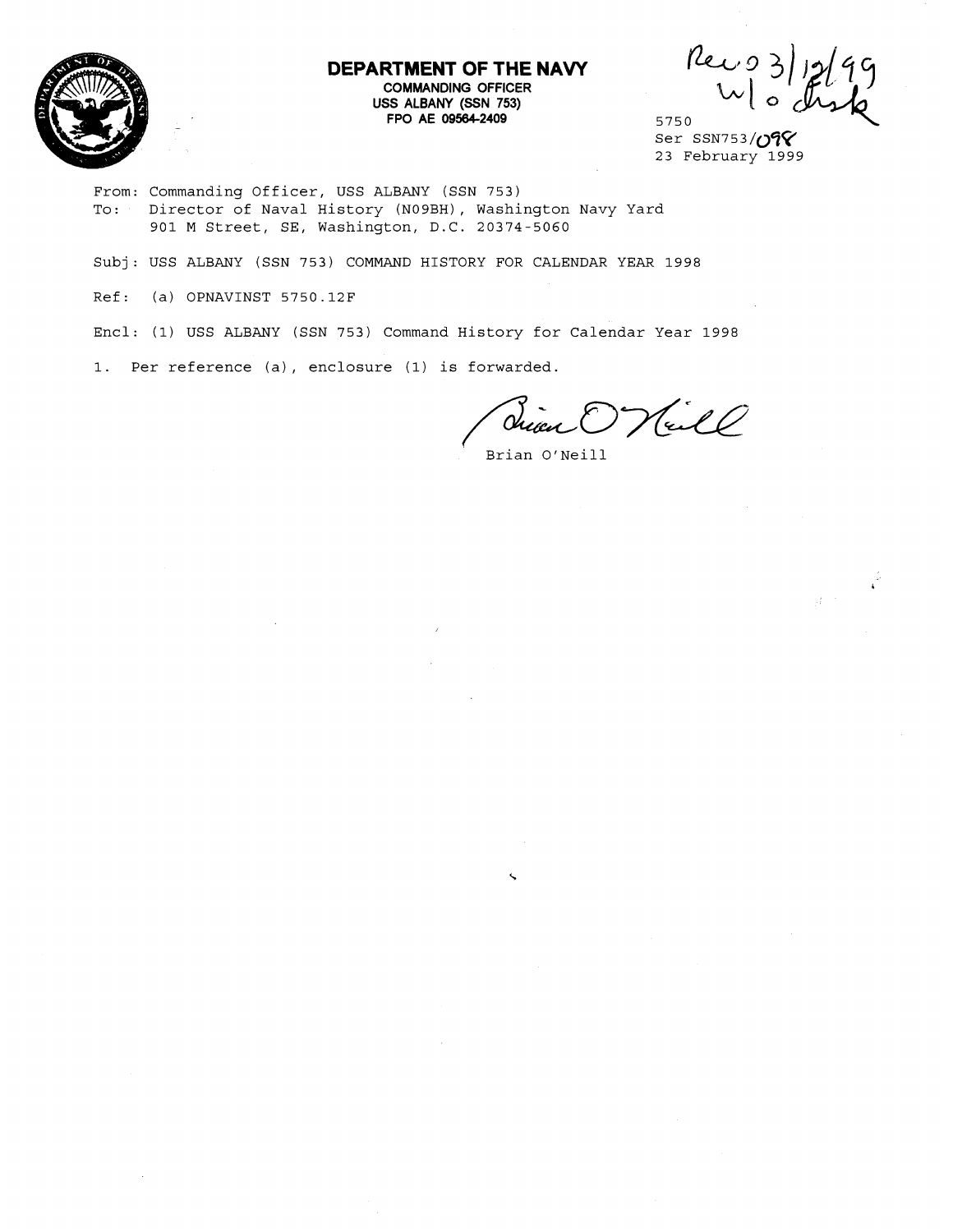### 1. 'Command Composition and Orqanization:

#### a. Mission:

(1) USS ALBANY (SSN 753) is the 43rd ship of the Los Angeles class.

(2) The 360 ft long, 6900 ton ship is well equipped to accomplish any assigned mission. Faster than her predecessors, she is equipped with "State of the Art" highly accurate sensors and weapons control systems. She is armed with sophisticated MK 48 anti-submarine torpedoes, Advanced Capability (ADCAP) torpedoes, mines, and twelve vertical launch tubes in the bow which carry TOMAHAWK cruise missiles. USS ALBANY carries a complement of 139 crew members (14 officers and 125 enlisted men).

- b. Orqanizational Structure
	- (1) Immediate Senior Commands: Commander, Submarine Force, U.S. Atlantic Fleet-VADM E. Giambastiani Commander, Submarine Group TWO- RADM J. Padgett, I11 Commander, Submarine Squadron SIX- CAPT W. Ostendorff Commanding Officer- CDR Brian C. O'Neill
	- (2) Permanent Duty station: Norfolk, Virginia
- 2. Chronology:

Dates **Events** 

|                | $01 - 01 - 98$ to $01 - 05 - 98$ | holiday stand-down                  |
|----------------|----------------------------------|-------------------------------------|
|                | $01 - 01 - 98$ to $02 - 18 - 98$ | SRA in dry-dock resolute (AFDM 10)  |
|                | $02 - 19 - 98$ to $02 - 26 - 98$ | moored in Norfolk VA                |
|                | $02 - 27 - 98$ to $03 - 02 - 98$ | sea trials                          |
|                | $03 - 02 - 98$ to $03 - 04 - 98$ | transit to port Canaveral, FL       |
|                | $03 - 04 - 98$ to $03 - 06 - 98$ | moored Canaveral, FL                |
| $03 - 06 - 98$ |                                  | VIP orientation cruise              |
|                | $03 - 06 - 98$ to $03 - 09 - 98$ | transit to AUTEC                    |
|                | 03-10-98 to 03-11-98             | sound trials in AUTEC               |
|                | $03 - 11 - 98$ to $03 - 13 - 98$ | transit to Norfolk VA               |
|                | 03-14-98 to 03-19-98             | moored in Norfolk VA                |
|                | $03 - 20 - 98$ to $03 - 23 - 98$ | transit to AUTEC                    |
| $03 - 23 - 98$ |                                  | ADCAP torpedo proficiency           |
|                | $03 - 24 - 98$ to $03 - 30 - 98$ | operations in AUTEC                 |
|                | $03 - 31 - 98$ to $04 - 02 - 98$ | transit to Norfolk VA               |
|                | $04 - 02 - 98$ to $04 - 05 - 98$ | moored in Norfolk, VA               |
|                | $04 - 06 - 98$ to $04 - 26 - 98$ | spruce in Norfolk, VA               |
|                | $04 - 27 - 98$ to $05 - 01 - 98$ | transit to Roosevelt Roads, PR      |
|                | 05-01-98 to 05-05-98             | moored Roosevelt Roads, PR          |
|                | 05-05-98 to 05-09-98             | PCO operations in AFWTF             |
|                | 05-09-98 to 05-10-98             | moored port Roosevelt Roads, PR     |
|                | 05-11-98 to 05-15-98             | PCO operations in AFWTF             |
|                | 05-16-98 to 05-22-98             | transit to Norfolk, VA              |
|                | 05-23-98 to 06-21-98             | upkeep in Norfolk, VA               |
|                | 06-22-98 to 06-26-98             | underway ISO operation ellipse Alfa |
|                | 06-27-98 to 06-28-98             | moored Norfolk, VA                  |
|                | 06-29-98 to 07-02-98             | SSN POM workup support              |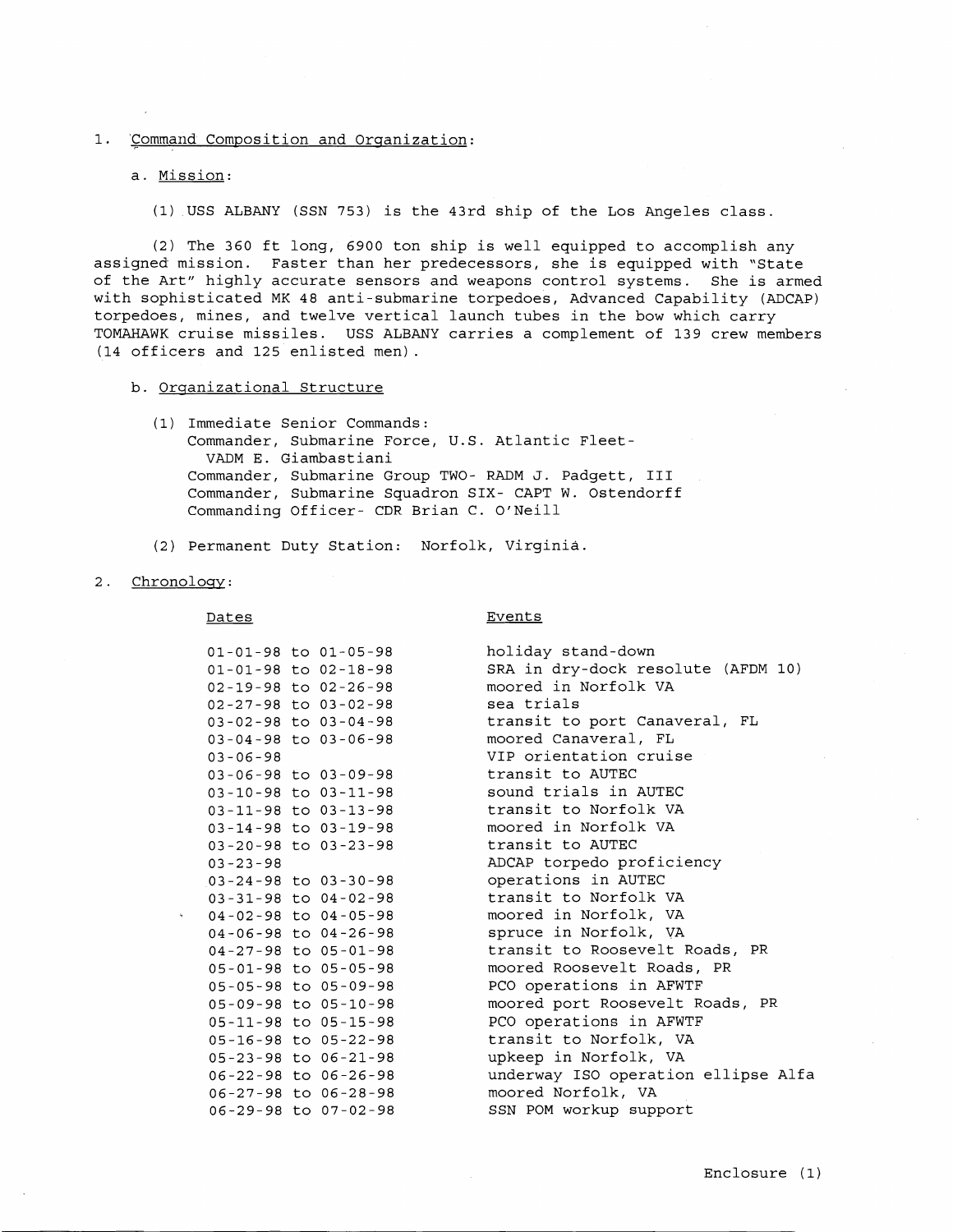## USS ALBANY (SSN 753) COMMAND HISTORY FOR CALENDAR YEAR 1998

 $07 - 03 - 98$  to  $07 - 06 - 98$  $07 - 07 - 98$  to  $07 - 09 - 98$  $07 - 10 - 98$  to  $07 - 12 - 98$ 07-13-98 to 07-17-98 07-18-98 to 07-19-98 07-20-98 to 07-24-98  $07 - 25 - 98$  to  $08 - 24 - 98$ 08-25-98 to 08-29-98 08-30-98 to 08-31-98 09-01-98 to 09-03-98  $09 - 04 - 98$ 09-05-98 to 09-07-98 09-08-98 to 09-14-98  $09 - 15 - 98$ 09-16-98 to 09-17-98 09-18-98 to 09-22-98 09-23-98 to 09-25-98 09-26-98 to 10-12-98 10-13-98 to 10-22-98 10-23-98 to 12-15-98 12-16-98 to 12-18-98 12-19-98 to 12-31-98

moored Norfolk, VA tactical readiness evaluation moored Norfolk, VA SSN POM cert support moored Norfolk, VA CORTRAMID first pre-overseas movement upkeep sea trials moored in Norfolk VA underway in VCOAs dependents cruise moored Norfolk, VA underway in VCOAs moored in Norfolk VA operational reactor safeguards examination moored Norfolk, VA transit to Groton, CT Pre-deployment training sub school and battery replacement POM at sea basic scenarios second pre-overseas movement upkeep sea trials holiday stand down

## 3. Narrative.

 $\sigma_{\rm c} = \gamma_{\rm c}$ 

USS ALBANY (SSN 753) started off the year in the dry-dock RESOLUTE during Selective Restrictive Availability (SRA) 2-1 conducted by the Norfolk Naval Shipyard. After two and a half months in the dry-dock, extensive repairs were completed on the ship including shaft, propeller and sonar dome replacements. Following SRA, the ship conducted Sea Trials in the Virginia Cape OPAREAs and returned to a fully operational status.

In March, the ship proceeded to Port Canaveral, Florida for crew liberty including a ship's picnic and a VIP orientation cruise for French Admiral Nerzic (chief of the French Military Mission at SACLANT). A short transit took the ship to the Atlantic Undersea Test and Evaluation Center (AUTEC) in the Bahamian Tongue of the Ocean. Engineers from Naval Surface Warfare Center, Carderock Detachment boarded ALBANY for the conduct of Acoustic Trials. After a brief stop home in Norfolk, the ship returned to AUTEC for a series of operations including ORANGE force support for a Tactical Readiness Evaluation and a MK 48 ADCAP Torpedo Proficiency Certification. While operating in the Tongue of the Ocean, the ship conducted exercises under British Navy OPCON using Royal Navy water space management rules.

A return to home port led to the conduct of a SPRUCE while moored in Norfolk, Virginia. The ship was particularly successful in utilizing the new SPRUCE barge and its newly installed powder coating equipment. On 27 April, USS ALBANY got underway for transit to Roosevelt Roads, Puerto Rico to embark the first of two groups of Submarine Prospective Commanding Officers (PCO) including the PC0 Instructor Commander Lotring. Two weeks were spent on the Atlantic Fleet Weapons Test Facility (AFWTF) Range during the conduct of PC0 Operations. Exercises included periscope approaches on ORANGE surface warships, sonar approaches on ORANGE force SSNs, and special warfare operations using Navy SEALS. During the conduct of PC0 Operations, ALBANY